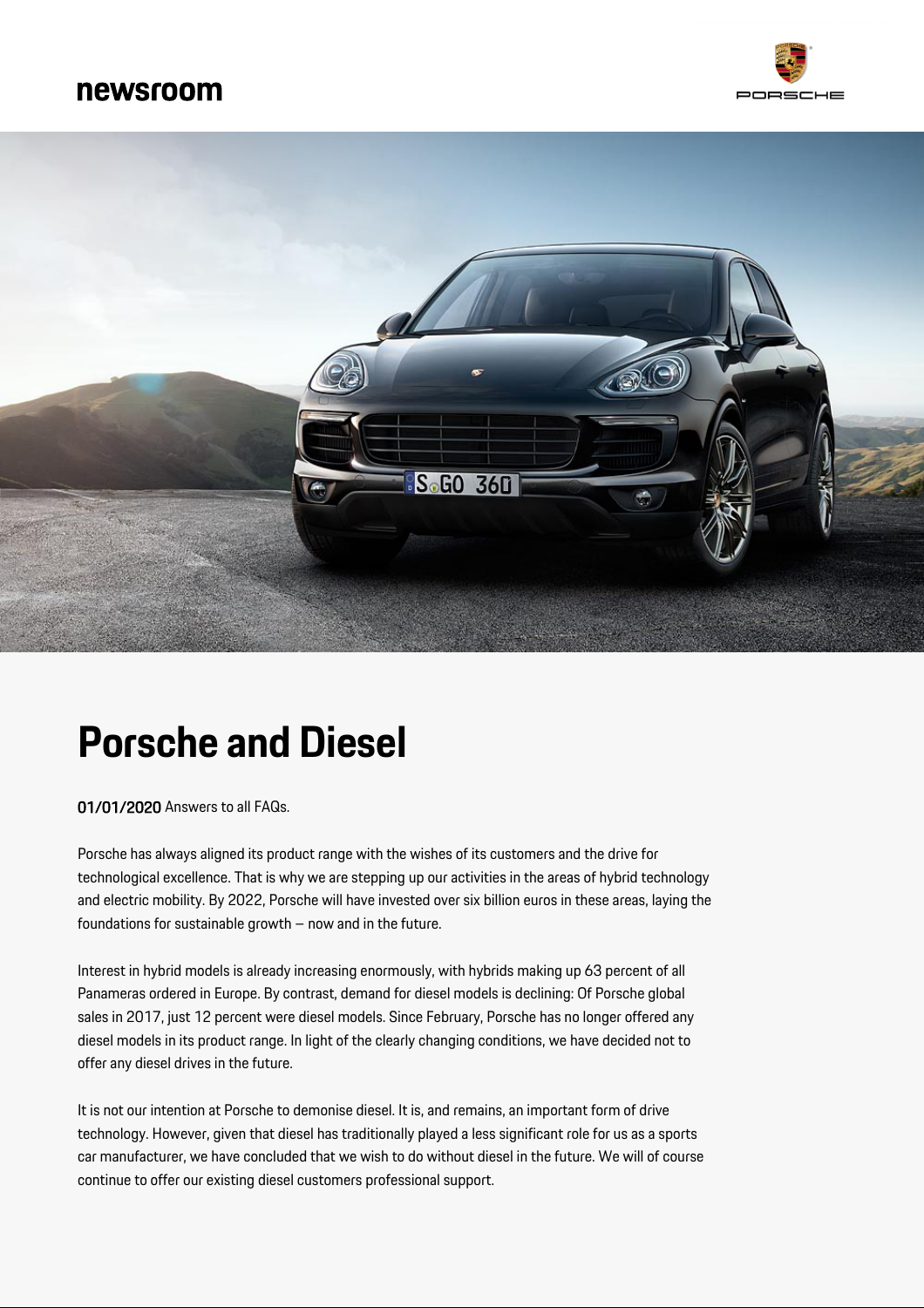

With the Taycan we have launched our first fully electric sports car – manufactured using CO2-neutral production methods and supplied with green electricity via a Europe-wide charging infrastructure. As early as 2025, half of all new Porsche vehicles could feature an electric drive system – either hybrid or fully electric. That said, we also continue to focus on optimising combustion engines as well, and there is no doubt that puristic, powerful sports cars in thought-provoking designs will continue to play a key role in the Porsche product range in the years to come.

Our intention is to be a technological pioneer – we are honing the core of our brand and consistently focusing our company on the mobility of the future.

Why is Porsche discontinuing its diesel products?

Porsche has always aligned its product range with the wishes of its customers and seeks to take a leading technological role in doing so. Demand for diesel models is declining, and diesel has traditionally played a secondary role at Porsche: In 2017, just 12 percent of the vehicles we sold were diesel models. At the same time, interest in hybrid models is increasing enormously, with a total of 63 percent of the Panamera models supplied in Europe featuring hybrid drives. Since February 2018, Porsche has no longer offered any diesel models in its product range, and at the end of September 2018 we made the final decision not to offer any diesel drive systems in the future.

Did this decision arise from the current allegations of software manipulation in diesel engines, or based on the ongoing discussions about driving bans?

No, neither of these! The changed conditions on the market – falling demand for diesel models and growing interest in hybrids – have played a decisive role. We are honing the core of our brand and consistently focusing our company on the mobility of the future. We are concentrating on three pillars: further optimised combustion engines, plug-in hybrid models, and electric sports cars. 2019 Porsche launched the Taycan – the first fully electric sports car on the market.

Will the decision to move away from diesel at Porsche result in any layoffs?

No. In fact, with the huge investments we are making in electric mobility, we have created more than 1,500 jobs in Zuffenhausen.

Will Porsche not sell any diesel vehicles at all now?

Certified pre-owned diesel Macan, Panamera and Cayenne models will continue to be sold via our dealer network. However, we will stop producing diesel vehicles.

What services will Porsche offer after it stops producing diesel cars?

We take full responsibility for all diesel vehicles provided to customers. And of course Porsche will continue to offer the usual range of services as a service partner.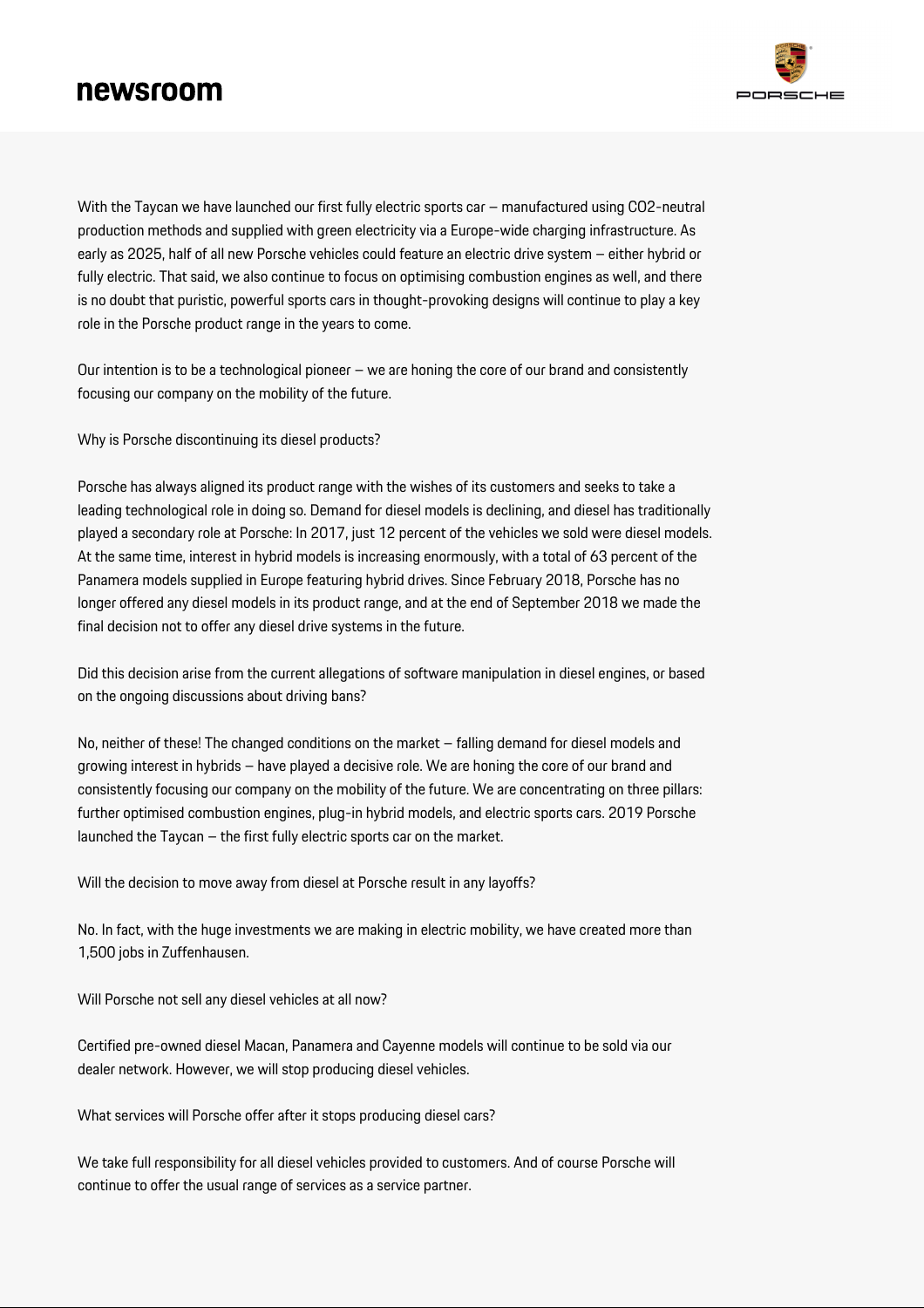

What steps do I, as the owner of a Porsche diesel vehicle, need to take to get the free software update?

Porsche dealerships have been contacting their respective customers affected by this issue to arrange appointments for a workshop visit. The software update takes around one hour and is, of course, free of charge for customers. If necessary, the Porsche dealership will provide replacement mobility for this time.

Will the software update have any effect on the fuel consumption of the vehicles? What influence will the update have on consumption, warranty, durability and pollutant emissions?

With regard to fuel consumption, maximum engine output, maximum torque and CO2 emissions, the manufacturer's specifications to date remain unchanged.

Can customers refuse the update?

In the case of a mandatory recall operation such as this, it is compulsory to install the software update. If customers decide against the software update, they risk the withdrawal of their official operating licenses. This is beyond Porsche's sphere of influence and that of its dealerships.

What recalls for Porsche diesel vehicles have taken place?

In total, there have been regulatory recalls for five models in Europe since November 2015: the Cayenne 3.0-liter V6 diesel (Euro 6), the Macan 3.0-liter V6 diesel (Euro 6), the Cayenne 4, 2-liter V8 diesel (Euro 5), the Cayenne 4.2-liter V8 diesel (Euro 6) and the Panamera 4.0-liter V8 diesel (Euro 6). The corresponding software updates for the Cayenne 4.2-liter V8 diesel (Euro 5) and the Cayenne 4.2-liter V8 diesel (Euro 6) are currently in the process of being released; for the other vehicles mentioned, the technical solutions have already been approved by the German Federal Motor Transport Authority, and Porsche is bringing the affected vehicles to the workshops for a free update.

### **Consumption data**

**Panamera E-Hybrid Models** Fuel consumption / Emissions

#### WI TP\*

Fuel consumption\* combined (WLTP) 3.0 – 2.0 l/100 km CO emissions\* combined (WLTP) 69 – 45 g/km Electric power consumption\* combined (WLTP) 24.9 – 22.6 kWh/100 km Electric range\* combined (WLTP) 45 – 56 km

#### NEDC\*

Fuel consumption\* combined (NEDC) 2.8 – 2.0 l/100 km CO emissions\* combined (NEDC) 63 – 47 g/km Electric power consumption\* combined (NEDC) 22.8 – 17.0 kWh/100 km